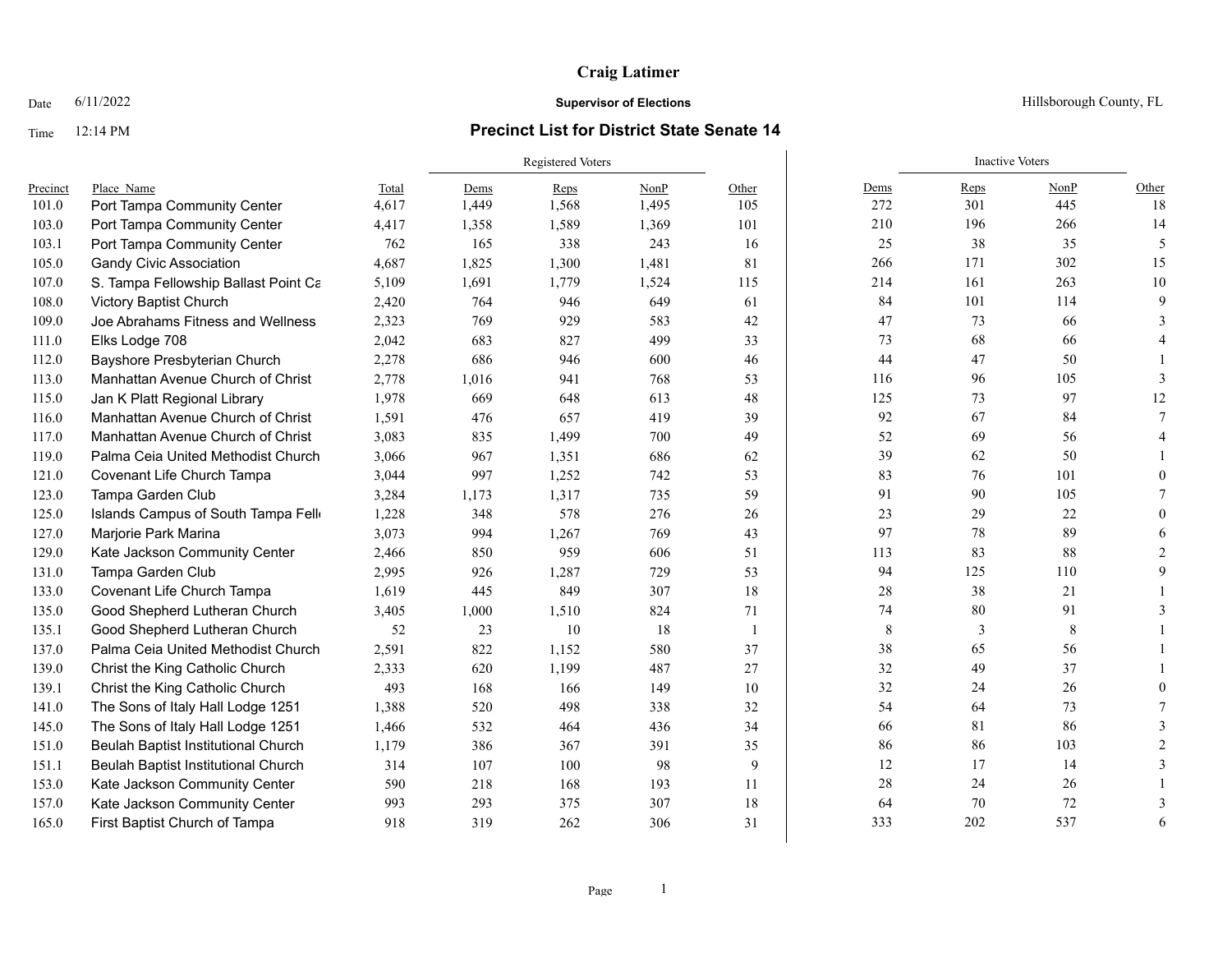# Time 12:14 PM **Precinct List for District State Senate 14**

|          |                                      |       | Registered Voters |                |          |              |                          | <b>Inactive Voters</b> |                  |       |
|----------|--------------------------------------|-------|-------------------|----------------|----------|--------------|--------------------------|------------------------|------------------|-------|
| Precinct | Place Name                           | Total | Dems              | $Reps$         | NonP     | Other        | Dems                     | $Reps$                 | NonP             | Other |
| 165.1    | First Baptist Church of Tampa        | 388   | 142               | 120            | 114      | 12           | 22                       | 14                     | 23               |       |
| 175.0    | The Sons of Italy Hall Lodge 1251    | 732   | 357               | 174            | 193      | 8            | 20                       | 5                      | 27               |       |
| 175.1    | The Sons of Italy Hall Lodge 1251    | 177   | 68                | 58             | 48       | 3            | $\overline{0}$           |                        | 5                |       |
| 175.2    | The Sons of Italy Hall Lodge 1251    |       | $\mathbf{0}$      |                | $\theta$ | $\theta$     | $\mathbf{0}$             |                        | $\theta$         |       |
| 176.0    | The Sons of Italy Hall Lodge 1251    | 1,624 | 671               | 465            | 461      | 27           | 46                       | 28                     | 43               |       |
| 176.1    | The Sons of Italy Hall Lodge 1251    | 331   | 137               | 97             | 93       | 4            | 13                       | 6                      | 9                |       |
| 179.0    | West Shore Baptist Church            | 1,792 | 688               | 537            | 536      | 31           | 67                       | 41                     | 70               |       |
| 203.0    | Loretta Ingraham Community Center    | 1,991 | 871               | 462            | 610      | 48           | 146                      | 85                     | 159              |       |
| 204.0    | Loretta Ingraham Community Center    | 1,313 | 669               | 241            | 378      | 25           | 99                       | 61                     | 103              |       |
| 205.0    | David Barksdale Senior Center        | 3,426 | 1,645             | 803            | 930      | 48           | 118                      | 45                     | 112              |       |
| 205.1    | David Barksdale Senior Center        | 290   | 119               | 66             | 95       | 10           | 38                       | 9                      | 43               |       |
| 218.0    | David Barksdale Senior Center        | 783   | 358               | 201            | 208      | 16           | 46                       | 8                      | 44               |       |
| 219.0    | Cordelia B. Hunt Community Center    | 2,854 | 1,260             | 737            | 799      | 58           | 136                      | 43                     | 110              |       |
| 219.1    | Cordelia B. Hunt Community Center    | 33    | 14                | 13             | 6        | $\theta$     | 3                        | $\mathbf{0}$           | 3                |       |
| 221.0    | Cordelia B Hunt Community Center     | 589   | 219               | 148            | 208      | 14           | 111                      | 39                     | 125              |       |
| 221.1    | Cordelia B Hunt Community Center     | 74    | 39                | 18             | 17       | $\theta$     | 3                        |                        |                  |       |
| 221.2    | Cordelia B Hunt Community Center     | 2     | $\theta$          |                |          | $\mathbf{0}$ | $\overline{\phantom{a}}$ | $\theta$               | $\theta$         |       |
| 223.0    | <b>Revealing Truth Ministries</b>    | 2,754 | 1,225             | 563            | 927      | 39           | 227                      | 52                     | 226              |       |
| 223.1    | <b>Revealing Truth Ministries</b>    | 12    | 8                 | $\overline{2}$ | 2        | $\mathbf{0}$ | $\boldsymbol{0}$         | $\overline{1}$         | $\boldsymbol{0}$ |       |
| 225.0    | West Shore Baptist Church            | 1,405 | 357               | 496            | 493      | 59           | 64                       | 85                     | 146              |       |
| 227.0    | Wellswood Civic Center               | 2,747 | 1,286             | 747            | 664      | 50           | 139                      | 41                     | 109              |       |
| 231.0    | A.W. Windhorst Lodge 185 F. & A.M.   | 2,145 | 1,101             | 460            | 543      | 41           | 118                      | 45                     | 92               |       |
| 233.0    | American Legion Post 111             | 977   | 441               | 225            | 285      | 26           | 60                       | 16                     | 35               |       |
| 233.1    | American Legion Post 111             | 261   | 144               | 37             | 76       | 4            | 21                       | 8                      | 13               |       |
| 237.0    | Seminole Heights Garden Center       | 1,604 | 770               | 397            | 395      | 42           | 84                       | 28                     | 58               |       |
| 239.0    | St Chad's Episcopal Church           | 2,544 | 1,076             | 660            | 766      | 42           | 109                      | 37                     | 75               |       |
| 240.0    | American Legion Post 111             | 3,249 | 1,424             | 803            | 967      | 55           | 140                      | 68                     | 120              |       |
| 241.0    | J L Young Apartments                 | 328   | 218               | 52             | 57       | $\mathbf{1}$ | 24                       | $\overline{4}$         | $\overline{c}$   |       |
| 243.0    | <b>Forest Hills Community Center</b> | 2,911 | 1,311             | 556            | 1,001    | 43           | 268                      | 70                     | 250              |       |
| 245.0    | Forest Hills Presbyterian Church     | 1,966 | 852               | 492            | 593      | 29           | 89                       | 48                     | 76               |       |
| 246.0    | Forest Hills Presbyterian Church     | 60    | 26                | 16             | 18       | $\mathbf{0}$ | 5                        | 2                      | 3                |       |
| 249.0    | Iglesia De Cristo Misionera          | 2,737 | 1,033             | 878            | 784      | 42           | 81                       | 61                     | 81               |       |
| 250.0    | Iglesia De Cristo Misionera          | 524   | 218               | 141            | 156      | 9            | 40                       | 19                     | 50               | 2     |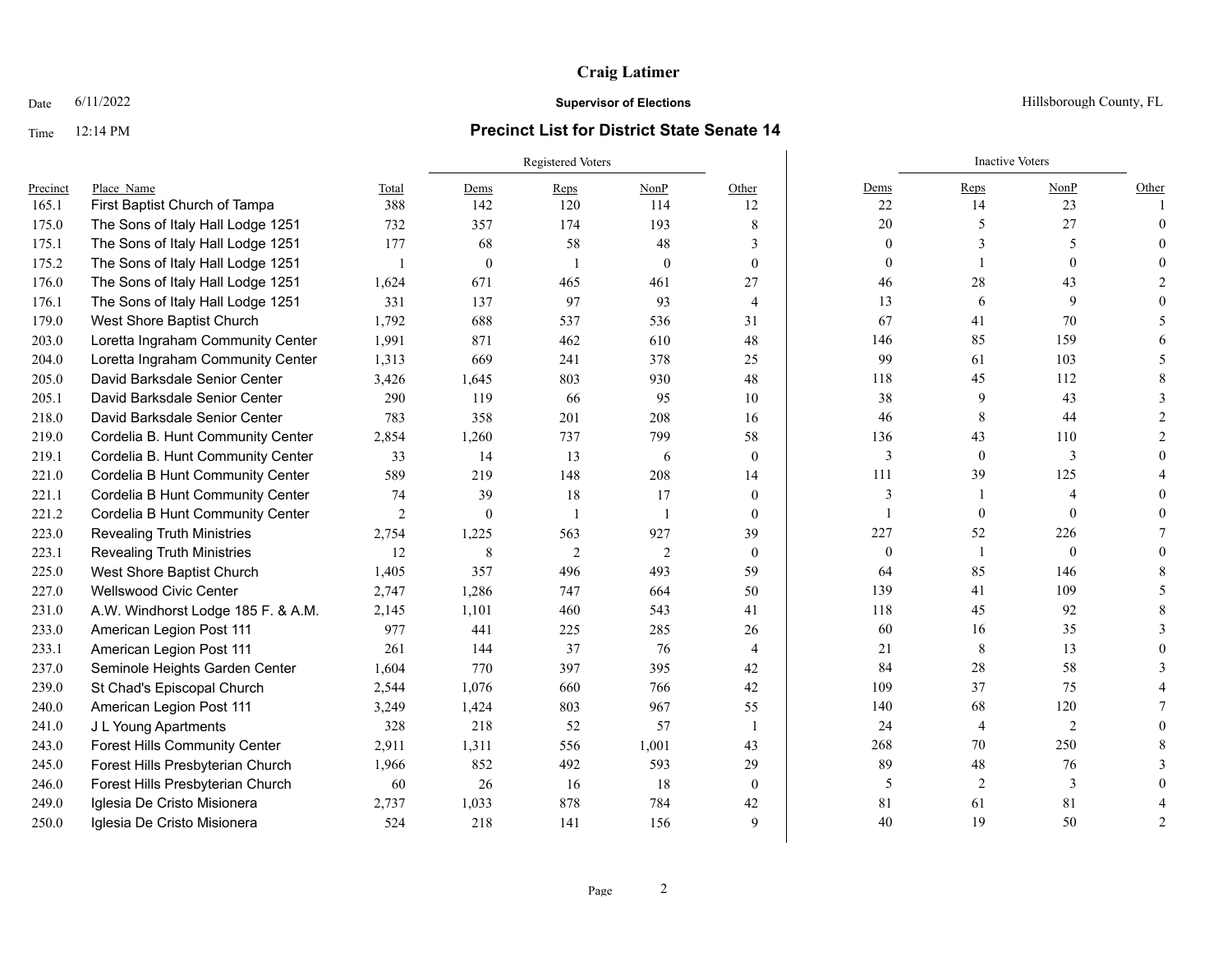# Time 12:14 PM **Precinct List for District State Senate 14**

|          |                                       |       | Registered Voters |       |       |                 |              | <b>Inactive Voters</b> |                |          |  |
|----------|---------------------------------------|-------|-------------------|-------|-------|-----------------|--------------|------------------------|----------------|----------|--|
| Precinct | Place Name                            | Total | Dems              | Reps  | NonP  | Other           | Dems         | Reps                   | NonP           | Other    |  |
| 355.0    | Grace Episcopal Church                | 610   | 264               | 108   | 226   | 12              | 59           | 31                     | 57             | 3        |  |
| 355.1    | Grace Episcopal Church                | $-1$  |                   | $-1$  | $-1$  | $\mathbf{0}$    | $\mathbf{0}$ | $\mathbf{0}$           | $\theta$       | $\Omega$ |  |
| 356.0    | Grace Episcopal Church                | 452   | 253               | 47    | 141   | 11              | 89           | 17                     | 60             |          |  |
| 357.0    | Grace Episcopal Church                | 1,859 | 683               | 594   | 532   | 50              | 119          | 67                     | 96             |          |  |
| 358.0    | <b>Compton Park Recreation Center</b> | 3,337 | 1,273             | 996   | 1,005 | 63              | 136          | 94                     | 147            |          |  |
| 359.0    | New Tampa Community Park Gym ar       | 2,472 | 918               | 667   | 836   | 51              | 214          | 96                     | 192            |          |  |
| 371.0    | New Tampa Community Park Gym ar       | 1,393 | 540               | 271   | 555   | 27              | 70           | 21                     | 53             |          |  |
| 401.0    | Wesley Memorial United Methodist C    | 1,727 | 531               | 675   | 481   | 40              | 43           | 42                     | 37             |          |  |
| 401.1    | Wesley Memorial United Methodist C    | 1,631 | 521               | 500   | 567   | 43              | 94           | 56                     | 98             |          |  |
| 403.0    | <b>Calvary Community Church</b>       | 3,022 | 1,244             | 710   | 1,008 | 60              | 153          | 60                     | 158            |          |  |
| 404.0    | Wesley Memorial United Methodist C    | 1,229 | 322               | 526   | 359   | 22              | 43           | 37                     | 73             |          |  |
| 405.0    | <b>Calvary Community Church</b>       | 1,764 | 733               | 371   | 606   | 54              | 193          | 80                     | 186            | 10       |  |
| 407.0    | Town N Country Park                   | 3,029 | 1,200             | 750   | 1,050 | 29              | 126          | 35                     | 116            |          |  |
| 410.0    | Bay West Club                         | 1,947 | 784               | 445   | 685   | 33              | 137          | 52                     | 133            |          |  |
| 411.0    | Town N Country Regional Library       | 2,741 | 1,103             | 702   | 906   | 30              | 124          | 53                     | 130            |          |  |
| 412.0    | Tampa Korean Seventh Day Adventis     | 2,806 | 937               | 914   | 887   | 68              | 160          | 90                     | 197            |          |  |
| 412.1    | Tampa Korean Seventh Day Adventis     | 392   | 77                | 195   | 116   | 4               | 8            |                        | 8              |          |  |
| 412.2    | Tampa Korean Seventh Day Adventis     | 169   | 32                | 78    | 58    | $\mathbf{1}$    | 4            | 2                      | 6              |          |  |
| 413.0    | Bay West Club                         | 762   | 300               | 184   | 265   | 13              | 44           | 23                     | 64             |          |  |
| 413.1    | <b>Bay West Club</b>                  | 644   | 226               | 221   | 191   | 6               | 14           | 11                     | 17             |          |  |
| 414.0    | Cuban Civic Club                      | 3,935 | 1,706             | 783   | 1,398 | 48              | 196          | 54                     | 189            |          |  |
| 415.0    | Peace Baptist Church of Town and Co   | 3,296 | 1,293             | 920   | 1,047 | 36              | 114          | 69                     | 114            |          |  |
| 421.0    | St. Joseph Vietnamese Catholic Chur   | 1,957 | 792               | 534   | 606   | 25              | 35           | 37                     | 37             |          |  |
| 421.1    | St. Joseph Vietnamese Catholic Chur   | 691   | 288               | 159   | 228   | 16              | 29           | 14                     | 38             |          |  |
| 422.0    | St. Joseph Vietnamese Catholic Chur   | 2,530 | 1,046             | 588   | 862   | 34              | 90           | 47                     | 85             |          |  |
| 423.0    | Tampa Korean Seventh Day Adventis     | 2,720 | 1,120             | 652   | 907   | 41              | 110          | 45                     | 98             |          |  |
| 424.0    | St. Joseph Vietnamese Catholic Chur   | 402   | 158               | 100   | 136   | $8\phantom{.0}$ | $10\,$       | 9                      | $\overline{7}$ |          |  |
| 429.0    | Northwest Tampa Church Of Christ      | 3,097 | 1,235             | 784   | 1,036 | 42              | 99           | 67                     | 110            |          |  |
| 430.0    | Northwest Tampa Church Of Christ      | 1,212 | 467               | 284   | 439   | 22              | 48           | 25                     | 48             |          |  |
| 431.0    | Cuban Civic Club                      | 3,540 | 1,196             | 1,196 | 1,095 | 53              | 76           | 48                     | 75             |          |  |
| 433.0    | Aston Gardens At Tampa Bay            | 541   | 135               | 273   | 121   | 12              | 4            | 5                      | $\overline{4}$ |          |  |
| 434.0    | Tampa Shores Baptist Church           | 4,018 | 1,370             | 1,170 | 1,384 | 94              | 229          | 153                    | 259            | 9        |  |
| 451.0    | Restore Family Church                 | 3,344 | 1,317             | 969   | 1,031 | 27              | 69           | 35                     | 85             |          |  |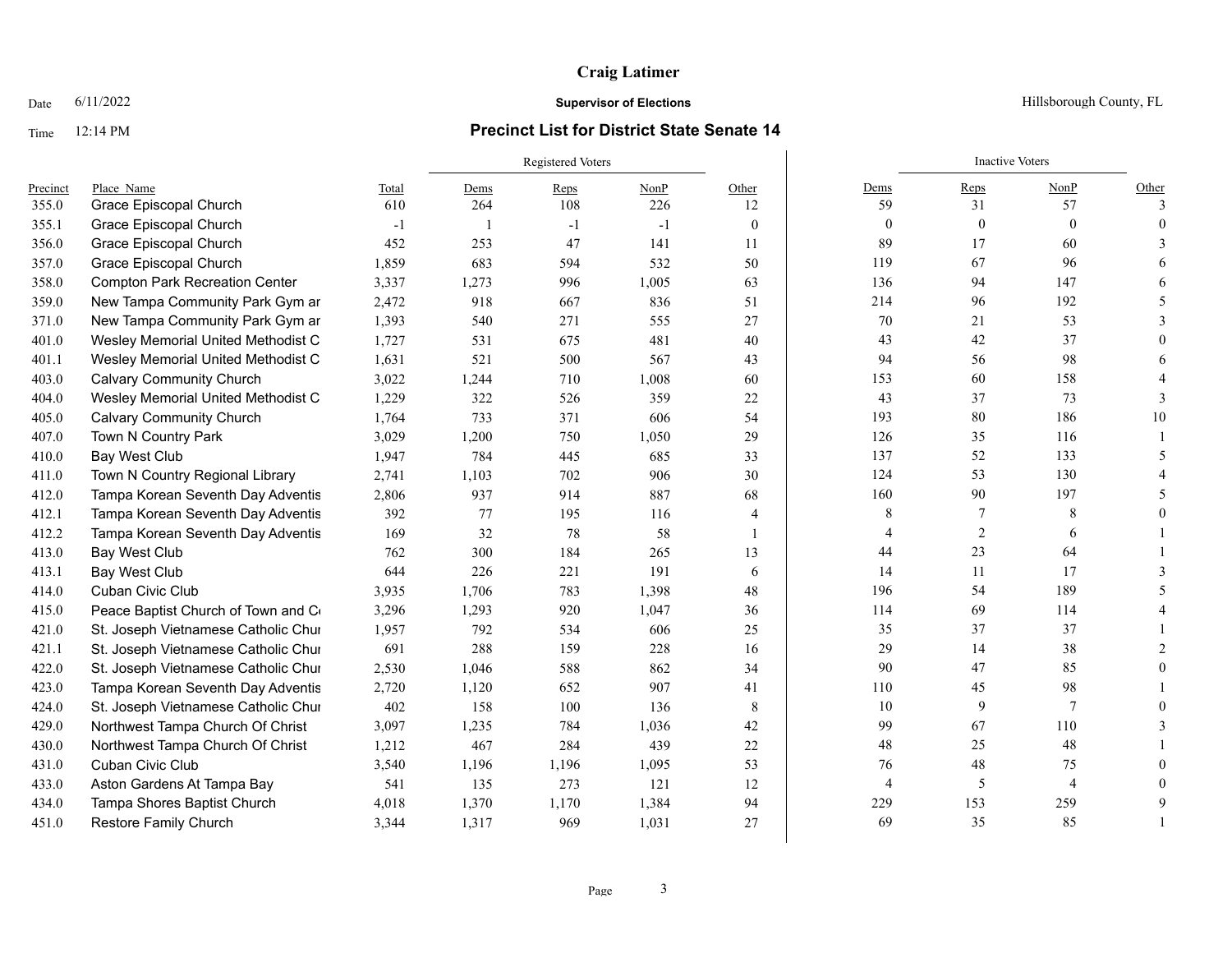### Time 12:14 PM **Precinct List for District State Senate 14**

|          |                                        |       | <b>Registered Voters</b> |       |       |                |                | <b>Inactive Voters</b> |              |       |
|----------|----------------------------------------|-------|--------------------------|-------|-------|----------------|----------------|------------------------|--------------|-------|
| Precinct | Place Name                             | Total | Dems                     | Reps  | NonP  | Other          | Dems           | Reps                   | NonP         | Other |
| 454.0    | <b>ALTAR Church</b>                    | 2,428 | 1.077                    | 554   | 757   | 40             | 213            | 48                     | 179          |       |
| 455.0    | First Hispanic Presbyterian Church     | 1,922 | 768                      | 513   | 620   | 21             | 100            | 34                     | 119          |       |
| 457.0    | <b>Grace Family Church - Waters</b>    | 2,825 | 1,046                    | 780   | 971   | 28             | 76             | 18                     | 91           |       |
| 459.0    | Oak Grove United Methodist Church      | 3,740 | 1,636                    | 883   | 1,159 | 62             | 318            | 108                    | 314          | 15    |
| 461.0    | Oak Grove United Methodist Church      | 1,132 | 473                      | 302   | 344   | 13             | 43             | 23                     | 36           |       |
| 462.0    | Oak Grove United Methodist Church      | 297   | 122                      | 93    | 78    | $\overline{4}$ | $\overline{2}$ | 6                      | 8            |       |
| 463.0    | Grace Family Church - Waters           | 1,974 | 833                      | 375   | 735   | 31             | 152            | 40                     | 156          |       |
| 500.0    | Westchase Swim and Tennis Center       | 5,013 | 1,520                    | 1,942 | 1,449 | 102            | 150            | 163                    | 162          |       |
| 500.1    | Westchase Swim and Tennis Center       | 50    | 18                       | 13    | 19    | $\mathbf{0}$   |                | $\mathbf{1}$           | $\mathbf{1}$ |       |
| 501.0    | Maureen B. Gauzza Public Library       | 1,874 | 661                      | 613   | 565   | 35             | 25             | 25                     | 52           |       |
| 502.0    | American Legion Post 152               | 1,825 | 664                      | 493   | 620   | 48             | 88             | 56                     | 107          |       |
| 503.0    | Carrollwood Seventh Day Adventist      | 3,145 | 1,207                    | 853   | 1,043 | 42             | 111            | 53                     | 108          |       |
| 503.1    | Carrollwood Seventh Day Adventist      | 597   | 224                      | 190   | 178   | 5              | 18             | 8                      | 9            |       |
| 504.0    | <b>Plantation Homeowners Clubhouse</b> | 3,401 | 1,462                    | 746   | 1,153 | 40             | 110            | 48                     | 103          |       |
| 505.0    | Hope Christian School                  | 2,273 | 826                      | 645   | 750   | 52             | 72             | 53                     | 100          |       |
| 505.1    | Hope Christian School                  | 1.778 | 711                      | 431   | 607   | 29             | 51             | 25                     | 44           |       |
| 505.2    | Hope Christian School                  | 421   | 159                      | 125   | 128   | 9              | 10             | 8                      | 4            |       |
| 506.0    | Maureen B. Gauzza Public Library       | 1,490 | 365                      | 578   | 517   | 30             | 30             | 42                     | 45           |       |
| 507.0    | Maureen B. Gauzza Public Library       | 2,406 | 824                      | 723   | 811   | 48             | 101            | 70                     | 119          |       |
| 507.1    | Maureen B. Gauzza Public Library       | 401   | 143                      | 121   | 134   | 3              | 6              | 6                      | 10           |       |
| 508.0    | Maureen B. Gauzza Public Library       | 2,335 | 662                      | 957   | 676   | 40             | 56             | 67                     | 67           |       |
| 509.0    | <b>Carrollwood Cultural Center</b>     | 1,470 | 487                      | 531   | 420   | 32             | 30             | 24                     | 43           |       |
| 509.1    | Carrollwood Cultural Center            | 410   | 144                      | 137   | 126   | 3              | 10             | $\tau$                 | 11           |       |
| 510.0    | St Paul Catholic Church                | 2,119 | 739                      | 856   | 495   | 29             | 71             | 51                     | 64           |       |
| 510.1    | St Paul Catholic Church                | 125   | 28                       | 50    | 46    | $\mathbf{1}$   |                | $\mathbf{0}$           | 1            |       |
| 510.2    | St Paul Catholic Church                | 86    | 24                       | 47    | 14    | $\mathbf{1}$   |                | $\theta$               | 3            |       |
| 511.0    | Carrollwood Cultural Center            | 2,728 | 1.079                    | 768   | 836   | 45             | 115            | 36                     | 89           |       |
| 511.1    | Carrollwood Cultural Center            | 247   | 82                       | 86    | 74    | 5              | 5              | $\overline{2}$         | 3            |       |
| 511.2    | <b>Carrollwood Cultural Center</b>     | 57    | 14                       | 23    | 20    | $\mathbf{0}$   | -1             | 4                      | 1            |       |
| 512.0    | Maureen B. Gauzza Public Library       | 1,407 | 435                      | 452   | 487   | 33             | 48             | 45                     | 62           |       |
| 513.0    | Village Presbyterian Church            | 968   | 314                      | 422   | 209   | 23             | 19             | 31                     | 14           |       |
| 514.0    | Bible Based Fellowship Church          | 1,639 | 590                      | 663   | 356   | 30             | 39             | 44                     | 39           |       |
| 515.0    | Maureen B. Gauzza Public Library       | 676   | 205                      | 216   | 233   | 22             | 22             | 36                     | 41           |       |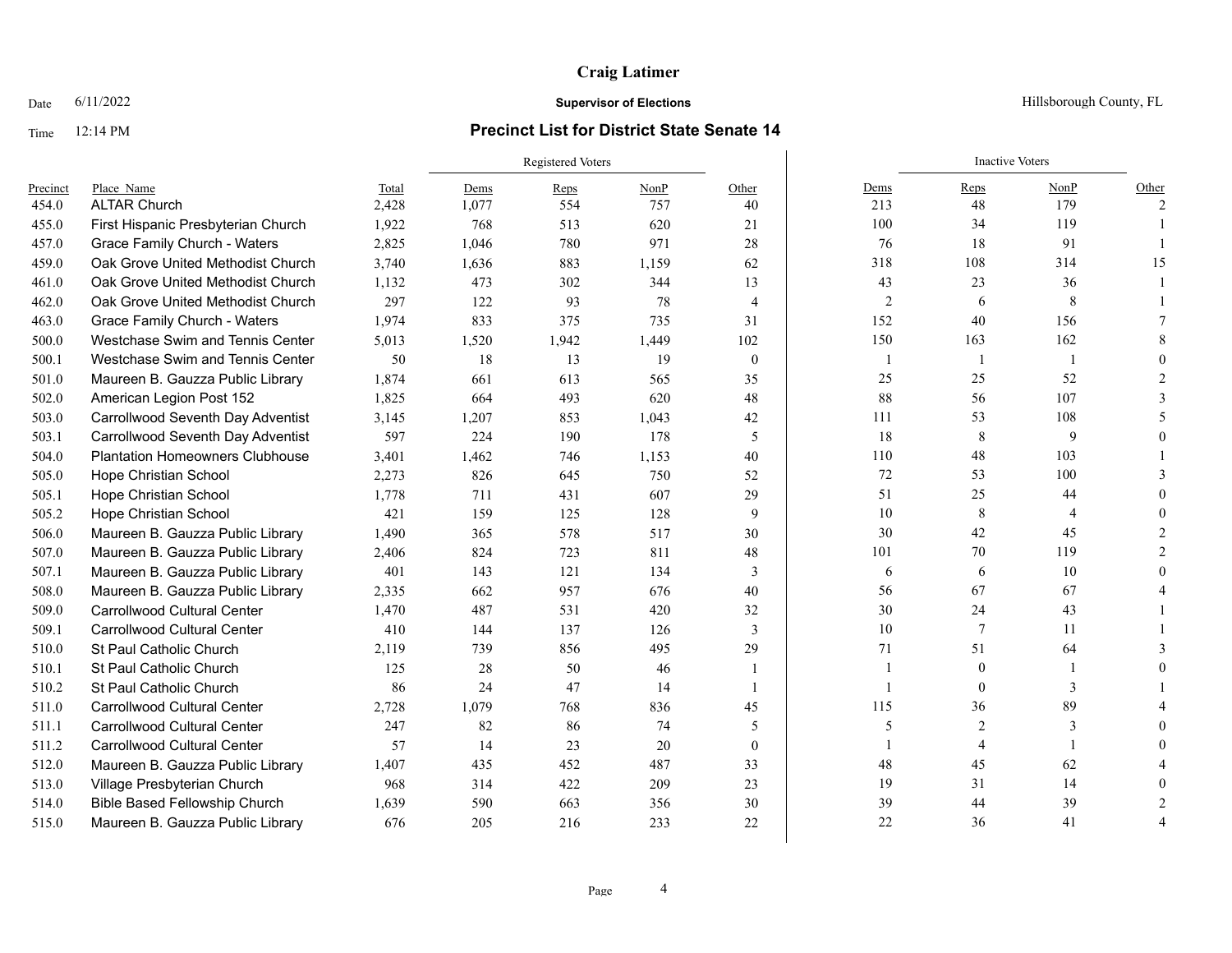### Time 12:14 PM **Precinct List for District State Senate 14**

|          |                                        |                  |              | <b>Registered Voters</b> |          |                |                  | <b>Inactive Voters</b> |                |               |
|----------|----------------------------------------|------------------|--------------|--------------------------|----------|----------------|------------------|------------------------|----------------|---------------|
| Precinct | Place Name                             | Total            | Dems         | Reps                     | NonP     | Other          | Dems             | Reps                   | NonP           | Other         |
| 516.0    | Carrollwood Baptist Church             | 2,370            | 865          | 828                      | 618      | 59             | 63               | 55                     | 46             |               |
| 517.0    | Northdale Regional Park & Recreatio    | 1,234            | 419          | 455                      | 336      | 24             | 62               | 41                     | 54             |               |
| 517.1    | Northdale Regional Park & Recreatio    | 619              | 208          | 237                      | 168      | 6              | 11               | 17                     | 15             |               |
| 518.0    | Keystone Bible Church                  | 770              | 168          | 443                      | 151      | 8              | 10               | 14                     | 8              |               |
| 519.0    | Bible Based Fellowship Church          | 1,207            | 462          | 350                      | 378      | 17             | 32               | 26                     | 30             |               |
| 519.1    | Bible Based Fellowship Church          | 767              | 259          | 267                      | 225      | 16             | $11\,$           | 15                     | 15             |               |
| 519.2    | <b>Bible Based Fellowship Church</b>   | 255              | 55           | 121                      | 77       | 2              | $\overline{2}$   | 9                      | 11             |               |
| 520.0    | <b>Country Place Park</b>              | 624              | 214          | 190                      | 209      | 11             | 11               | 10                     | 13             |               |
| 520.1    | Country Place Park                     | 502              | 203          | 148                      | 146      | 5              | 13               | 11                     | 10             |               |
| 521.0    | <b>Country Place Park</b>              | 2,315            | 794          | 791                      | 686      | 44             | 54               | 35                     | 38             |               |
| 521.1    | <b>Country Place Park</b>              | 439              | 130          | 168                      | 138      | 3              | 12               | 6                      | 8              |               |
| 521.2    | <b>Country Place Park</b>              | 181              | 76           | 49                       | 55       |                | 3                |                        | 3              |               |
| 522.0    | St Marks Episcopal Church              | 1,355            | 424          | 518                      | 388      | 25             | 19               | 29                     | 22             |               |
| 523.0    | St Marks Episcopal Church              | 3,715            | 1,324        | 1,189                    | 1,137    | 65             | 136              | 96                     | 116            |               |
| 524.0    | Carrollwood Baptist Church             | 1,505            | 544          | 459                      | 477      | 25             | 34               | 24                     | 33             |               |
| 524.1    | Carrollwood Baptist Church             | 199              | 85           | 59                       | 51       | 4              | 5                | $\theta$               | 3              |               |
| 524.2    | Carrollwood Baptist Church             | $\boldsymbol{0}$ | $\mathbf{0}$ | $\mathbf{0}$             | $\Omega$ | $\theta$       | $\boldsymbol{0}$ | $\mathbf{0}$           | $\mathbf{0}$   |               |
| 525.0    | Faith Family Worship Center            | 3,744            | 1,229        | 1,411                    | 1,039    | 65             | 92               | 101                    | 93             |               |
| 525.1    | Faith Family Worship Center            | 157              | 45           | 69                       | 39       | $\overline{4}$ | 3                | $\overline{4}$         | $\overline{4}$ |               |
| 526.0    | Ed Radice Sports Complex Baseball      | 1,621            | 433          | 732                      | 426      | 30             | 20               | 37                     | 38             |               |
| 527.0    | Philippine Art and Cultural Foundatior | 6,017            | 1,595        | 2,466                    | 1,836    | 120            | 118              | 162                    | 144            |               |
| 528.0    | <b>Keystone Recreation Center</b>      | 2,707            | 588          | 1,433                    | 635      | 51             | 38               | 67                     | 43             |               |
| 528.1    | Keystone Recreation Center             | 87               | 25           | 36                       | 25       | $\overline{1}$ | $\boldsymbol{0}$ |                        | $\overline{2}$ |               |
| 529.0    | Journey A Christian Church             | 2,132            | 542          | 1,037                    | 524      | 29             | 27               | 60                     | 41             |               |
| 530.0    | Philippine Art and Cultural Foundatior | 1,595            | 354          | 695                      | 505      | 41             | 35               | 49                     | 44             |               |
| 531.0    | Keystone Bible Church                  | 1,627            | 398          | 790                      | 416      | 23             | 22               | 32                     | 25             |               |
| 532.0    | Journey A Christian Church             | 631              | 133          | 333                      | 157      | 8              | 5                | 17                     | 13             |               |
| 533.0    | All Saints Lutheran Church             | 2,080            | 702          | 764                      | 576      | 38             | 30               | 40                     | 53             |               |
| 533.1    | All Saints Lutheran Church             | 1,333            | 428          | 495                      | 389      | 21             | 60               | 28                     | 40             |               |
| 534.0    | Northdale Golf & Tennis Club           | 1,418            | 585          | 402                      | 402      | 29             | 47               | 28                     | 54             |               |
| 534.1    | Northdale Golf & Tennis Club           | 1,012            | 411          | 240                      | 334      | 27             | 98               | 36                     | 73             | $\mathcal{P}$ |
| 535.0    | Lake Carlton Arms Apartments           | 2,101            | 834          | 597                      | 613      | 57             | 111              | 85                     | 97             | 10            |
| 536.0    | <b>Grace Family Church</b>             | 749              | 166          | 335                      | 238      | 10             | 9                | 16                     | 16             |               |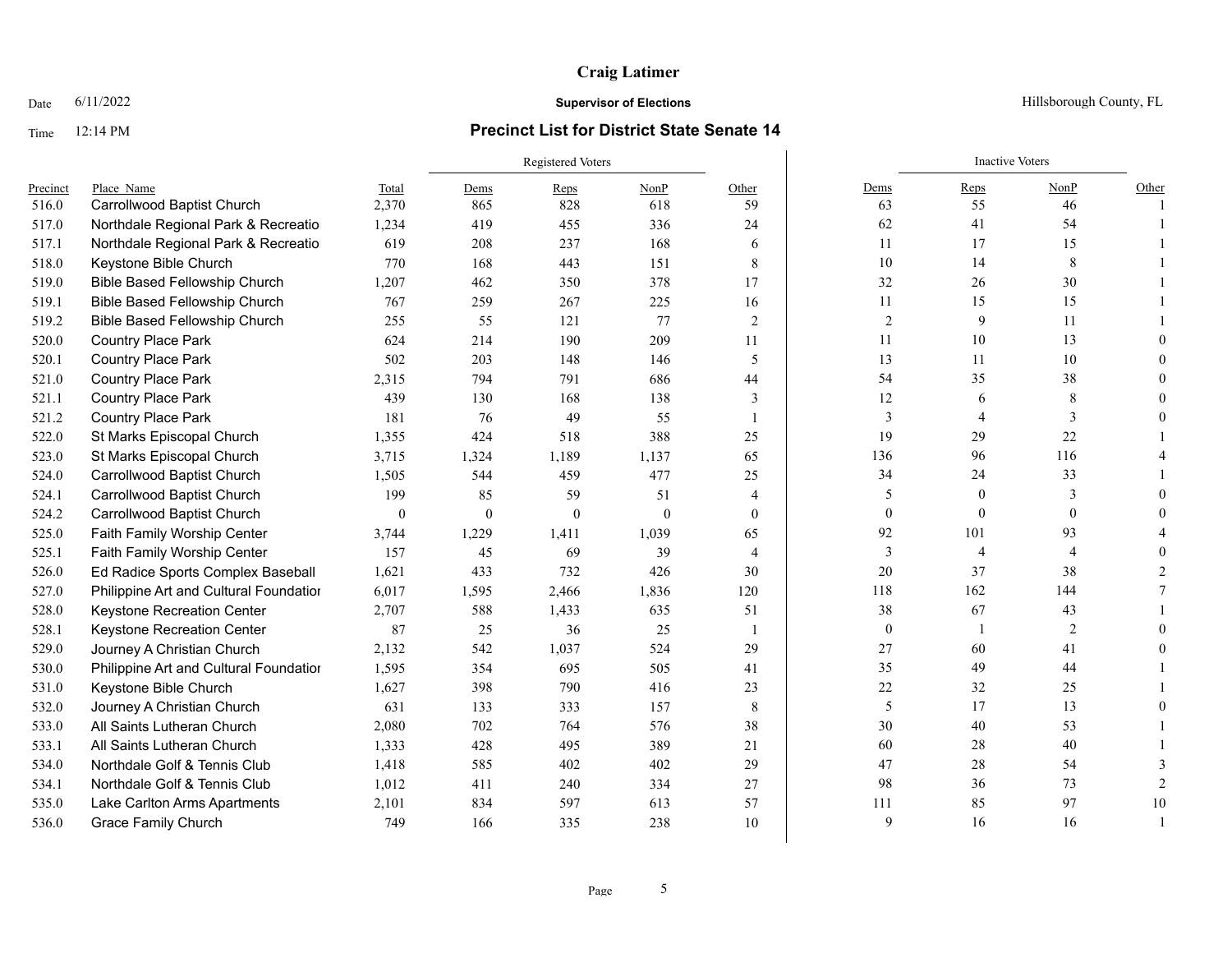### Time 12:14 PM **Precinct List for District State Senate 14**

|          |                                      |       | <b>Registered Voters</b> |       |      |              |                | <b>Inactive Voters</b> |                               |                |
|----------|--------------------------------------|-------|--------------------------|-------|------|--------------|----------------|------------------------|-------------------------------|----------------|
| Precinct | Place Name                           | Total | Dems                     | Reps  | NonP | Other        | Dems           | Reps                   | NonP                          | Other          |
| 537.0    | J F Swartsel Masonic Lodge 251       | 811   | 219                      | 379   | 202  | 11           | 11             | 11                     | 11                            | $\Omega$       |
| 538.0    | <b>Grace Family Church</b>           | 3,109 | 832                      | 1,333 | 893  | 51           | 60             | 70                     | 50                            |                |
| 539.0    | J F Swartsel Masonic Lodge 251       | 1,474 | 418                      | 575   | 454  | 27           | 19             | 29                     | 32                            |                |
| 540.0    | J F Swartsel Masonic Lodge 251       | 1,118 | 272                      | 461   | 368  | 17           | 17             | 24                     | 23                            |                |
| 541.0    | <b>Grace Family Church</b>           | 326   | 52                       | 171   | 101  | 2            | $\overline{2}$ | 9                      | 7                             |                |
| 542.0    | <b>Grace Family Church</b>           | 820   | 221                      | 351   | 235  | 13           | 12             | 17                     | 21                            |                |
| 543.0    | Journey A Christian Church           | 1,378 | 412                      | 526   | 415  | 25           | 15             | 22                     | 25                            |                |
| 544.0    | Keystone Bible Church                | 2,211 | 603                      | 943   | 615  | 50           | 48             | 42                     | 57                            |                |
| 550.0    | Grace Lutheran Church                | 941   | 277                      | 446   | 198  | 20           | 17             | 26                     | 19                            |                |
| 551.0    | <b>Carrollwood Recreation Center</b> | 1,879 | 581                      | 881   | 391  | 26           | $22\,$         | 36                     | 24                            |                |
| 551.1    | <b>Carrollwood Recreation Center</b> | 38    | 15                       | 11    | 12   | $\mathbf{0}$ | $\overline{4}$ | $\mathbf{0}$           |                               |                |
| 552.0    | <b>Carrollwood Recreation Center</b> | 1.855 | 674                      | 694   | 450  | 37           | 68             | 36                     | 67                            |                |
| 554.0    | Grace Lutheran Church                | 998   | 322                      | 444   | 216  | 16           | 15             | 24                     | 16                            |                |
| 555.0    | Mission Hill Church Lake Carroll Cam | 1,080 | 430                      | 362   | 270  | 18           | 40             | 32                     | 22                            |                |
| 557.0    | Roy Haynes Park                      | 2,155 | 842                      | 619   | 653  | 41           | 129            | 50                     | 111                           |                |
| 569.0    | <b>Buchanan Baptist Church</b>       | 1,912 | 731                      | 661   | 491  | 29           | 93             | 43                     | 68                            |                |
| 569.1    | <b>Buchanan Baptist Church</b>       | 660   | 238                      | 214   | 198  | 10           | 12             | 9                      | 17                            |                |
| 571.0    | <b>Celebration Church</b>            | 1,773 | 754                      | 497   | 493  | 29           | 126            | 47                     | 110                           |                |
| 571.1    | <b>Celebration Church</b>            | 112   | 43                       | 38    | 29   | 2            | 3              | 3                      | $\overline{2}$                |                |
| 574.0    | Lake Magdalene United Methodist Cr   | 1,580 | 567                      | 609   | 376  | 28           | 39             | 22                     | 35                            |                |
| 574.1    | Lake Magdalene United Methodist Cr   | 892   | 333                      | 269   | 265  | 25           | 44             | 15                     | 64                            |                |
| 574.2    | Lake Magdalene United Methodist Ch   | 124   | 42                       | 51    | 28   | 3            | 6              | 3                      | $\overline{2}$                |                |
| 575.0    | Tampa Covenant Church                | 1,784 | 607                      | 701   | 449  | 27           | 42             | 34                     | 43                            |                |
| 575.1    | Tampa Covenant Church                | 223   | 77                       | 79    | 65   | 2            | 4              |                        | $\overline{4}$                |                |
| 575.2    | Tampa Covenant Church                | 145   | 45                       | 62    | 33   | 5            | $\mathfrak{D}$ | 3                      | $\mathfrak{D}_{\mathfrak{p}}$ |                |
| 575.3    | <b>Tampa Covenant Church</b>         | 77    | 34                       | 26    | 17   | $\theta$     | $\theta$       | $\Omega$               | $\Omega$                      |                |
| 577.0    | Jimmie B. Keel Regional Library      | 2,368 | 806                      | 861   | 662  | 39           | 106            | 49                     | 102                           |                |
| 577.1    | Jimmie B. Keel Regional Library      | 1,289 | 514                      | 335   | 420  | 20           | 32             | 15                     | 28                            |                |
| 577.2    | Jimmie B. Keel Regional Library      | 329   | 97                       | 124   | 106  | 2            | 3              | 5                      | 5                             |                |
| 578.0    | Jimmie B. Keel Regional Library      | 1,722 | 570                      | 672   | 455  | 25           | 84             | 51                     | 48                            |                |
| 579.0    | <b>Celebration Church</b>            | 2,617 | 744                      | 1,245 | 573  | 55           | 58             | 64                     | 53                            |                |
| 581.0    | New Tampa Baptist Church             | 1,725 | 666                      | 508   | 525  | 26           | 116            | 61                     | 109                           | 9              |
| 583.0    | Lake Forest HOA Inc Clubhouse        | 1,601 | 697                      | 392   | 482  | 30           | 117            | 44                     | 92                            | $\overline{7}$ |